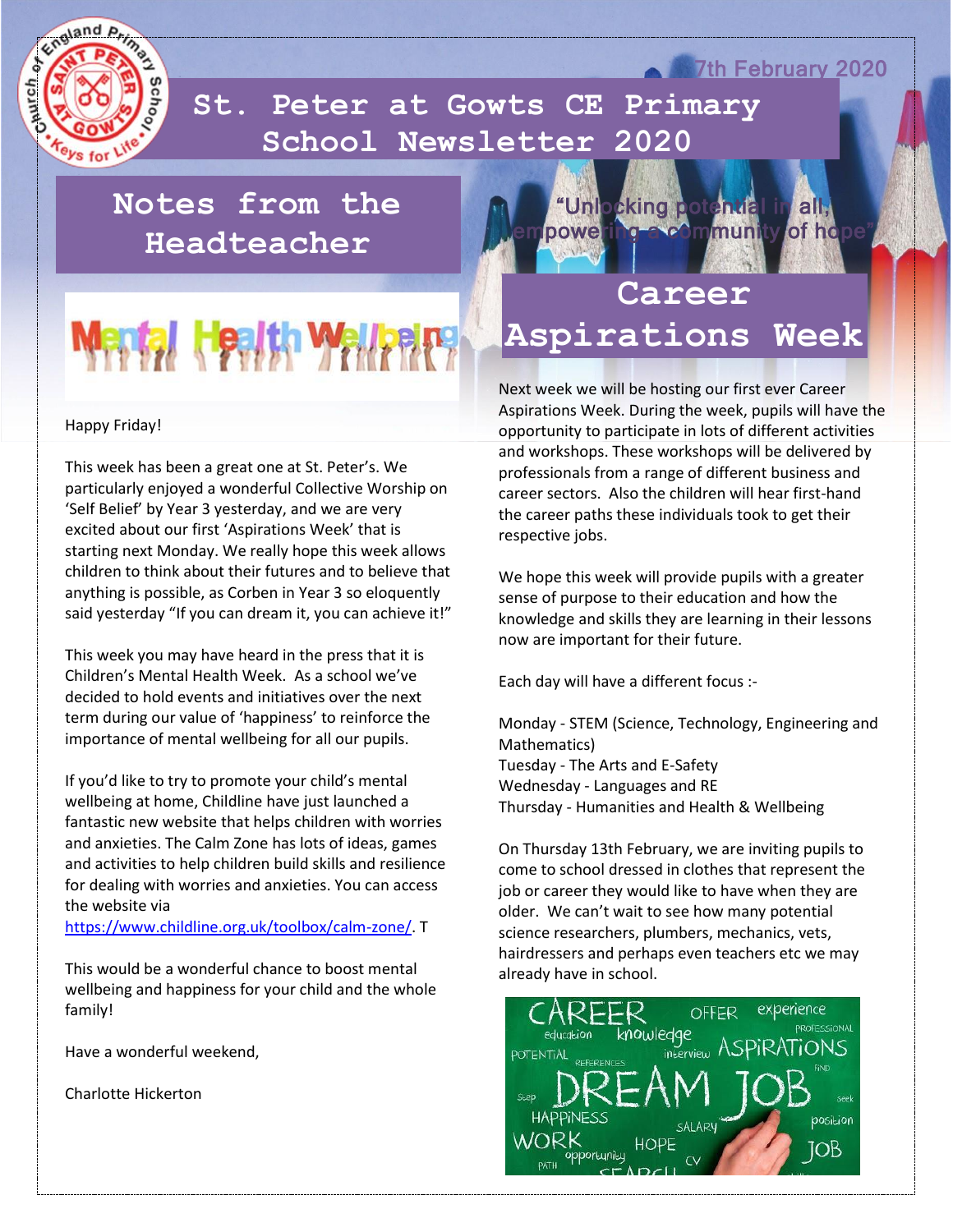#### **Disco Reminder**

#### **School Disco - Tuesday 11th February 2020**

**Key Stage 1 - 3.15pm - 4.30pm**

**Key Stage 2 - 4.45pm - 6pm**

£2.50 per child which includes entrance, hot-dog, drink and biscuit.

An assortment of glow sticks will be available to purchase. You will be able to book a place at the disco each day from 3.15pm.

KS1 children who would like glow sticks can order these when booking their place at the disco.

KS2 children will be able to purchase glow sticks as they go into the disco or when booking.

PLEASE NOTE THERE WILL BE NO CLUBS HELD ON THIS NIGHT.

## **Safer Internet Day 2020**

Next Tuesday (11th February) is Safer Internet Day. The day is being celebrated globally with the theme: Together for a better internet. On this day, children across school will be taking part in special themed lessons linked to eSafety and the internet. Please keep an eye on Twitter to see some of the things we will be getting up to across school.

This year, we would like to invite all KS2 parents to join in the special themed lesson with their children in class. Sessions will begin at 8:40am and last about an hour. Parents will also get the opportunity to find out more about National Online Safety and how you can keep up to date with key eSafety messages, as well as support us in becoming a certificated school.

In school, we want to use this day to raise the profile of eSafety and get a clear message over to the children - the internet is a marvellous thing, if you know how to use it safely. We hope to see lots of parents in classes next Tuesday, ready to help us celebrate this day.

## **Diary Dates**

**W/c 10/2/22 - Career Aspirations Week**

**11/2/20 - Mayor of Lincoln visiting**

**11/2/20 - Safer Internet Day**

**11/2/20 - Y3 Rand Residential Parents Meeting**

**11/2/20 School Disco (No Clubs)** 

**13/2/20 - Finish for half term**

**24/2/20 - Return to school**

**W/c 2/3/20 - Book Week**

**5/3/20 - Class Photographs**

**12/3/20 - Y2 Class Family Worship**

**16&17/3/20 - Y3 Rand Farm Residential**

#### **Attendance**

Well done to Year 2 (100%) and Year 6 (98.4%) for their great attendance this week.



#### **Headlice outbreak**

Please do be vigilant next week and over half term

to check that your child has not picked up any headlice this term as they spread so quickly amongst children. Thank you for your vigilance!